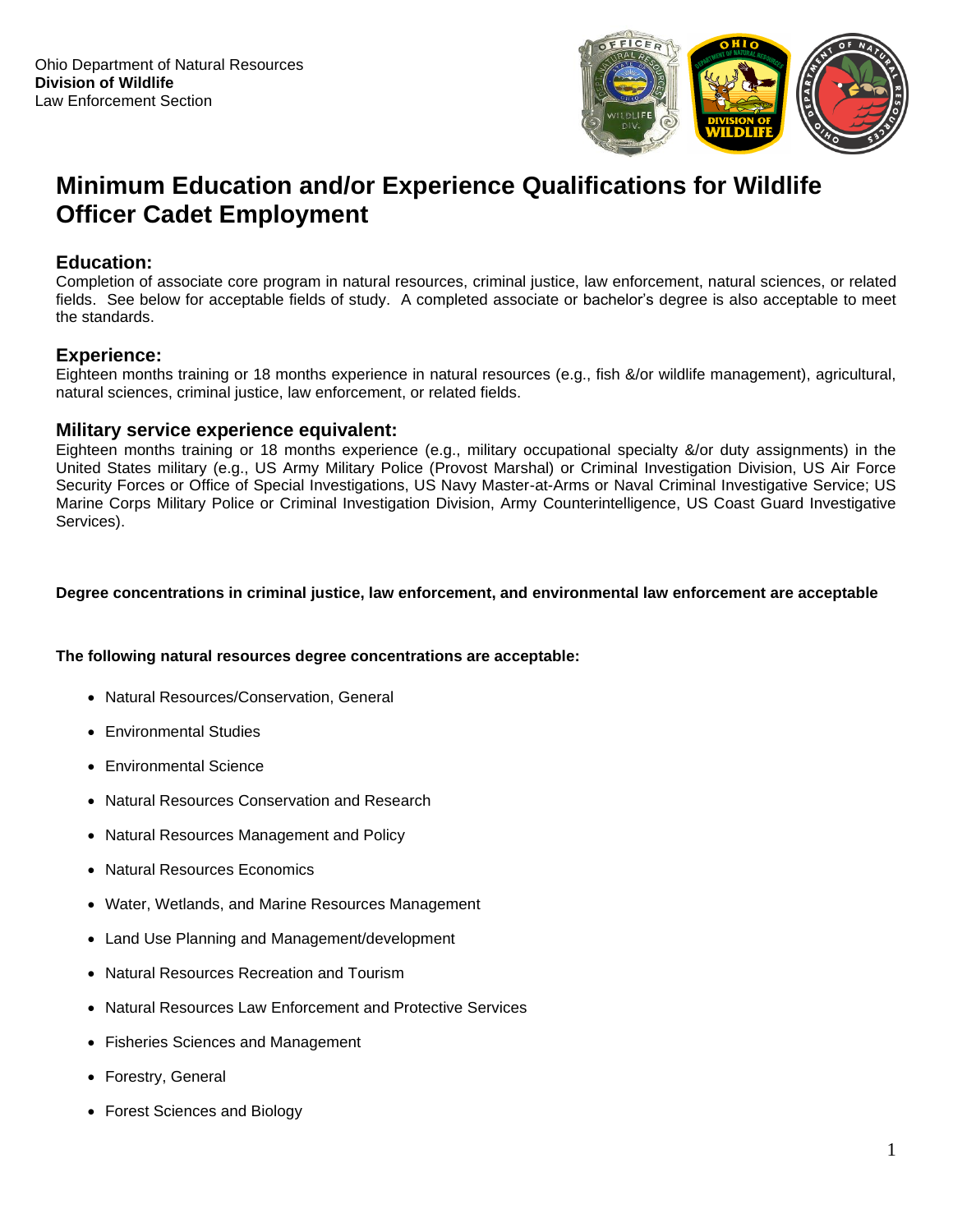#### Ohio Department of Natural Resources **Division of Wildlife** Law Enforcement Section



- Forest [Management/Forest Resources](https://www.collegeatlas.org/forest-resources-management-colleges.html) Management
- [Urban Forestry](https://www.collegeatlas.org/urban-forestry-colleges.html)
- Wood Science and Wood [Products/Pulp and Paper Technology](https://www.collegeatlas.org/wood-science-products-technology-colleges.html)
- Forest Resources [Production and Management](https://www.collegeatlas.org/forest-resources-production-management-colleges.html)
- Forest [Technology/Technician](https://www.collegeatlas.org/forest-technology-technician-colleges.html)
- Wildlife, Fisheries and [Wildlands Science and Management](https://www.collegeatlas.org/wildlife-fish-science-management-colleges.html)

## **The following agricultural degree concentrations are acceptable:**

- [Agricultural Production](https://www.collegeatlas.org/agricultural-production-colleges.html)
- [Animal Husbandry](https://www.collegeatlas.org/animal-husbandry-colleges.html)
- **[Aquaculture](https://www.collegeatlas.org/aquaculture-colleges.html)**
- [Crop Production](https://www.collegeatlas.org/crop-production-colleges.html)
- [Dairy Husbandry and Production](https://www.collegeatlas.org/dairy-husbandry-colleges.html)
- [Horse Husbandry and Equine Science](https://www.collegeatlas.org/horse-husbandry-colleges.html)
- [Animal Health](https://www.collegeatlas.org/animal-health-colleges.html)
- [Animal Nutrition](https://www.collegeatlas.org/animal-nutrition-colleges.html)
- Dairy [Science](https://www.collegeatlas.org/dairy-science-colleges.html)
- [Livestock Management](https://www.collegeatlas.org/livestock-management-colleges.html)
- [Poultry Science](https://www.collegeatlas.org/poultry-science-colleges.html)
- [Floristry Operations and Management](https://www.collegeatlas.org/floristry-operations-management-colleges.html)
- [Greenhouse Management](https://www.collegeatlas.org/greenhouse-management-colleges.html)
- [Horticultural Services](https://www.collegeatlas.org/horticultural-services-colleges.html)
- [Landscaping](https://www.collegeatlas.org/landscaping-colleges.html)
- [Ornamental Horticulture](https://www.collegeatlas.org/ornamental-horticulture-colleges.html)
- [Plant Nursery Management](https://www.collegeatlas.org/plant-nursery-management-colleges.html)
- [Turf Management](https://www.collegeatlas.org/turf-management-colleges.html)
- [Agronomy and Crop](https://www.collegeatlas.org/agronomy-crop-science-colleges.html) Science
- [Horticultural Science](https://www.collegeatlas.org/horticultural-science-colleges.html)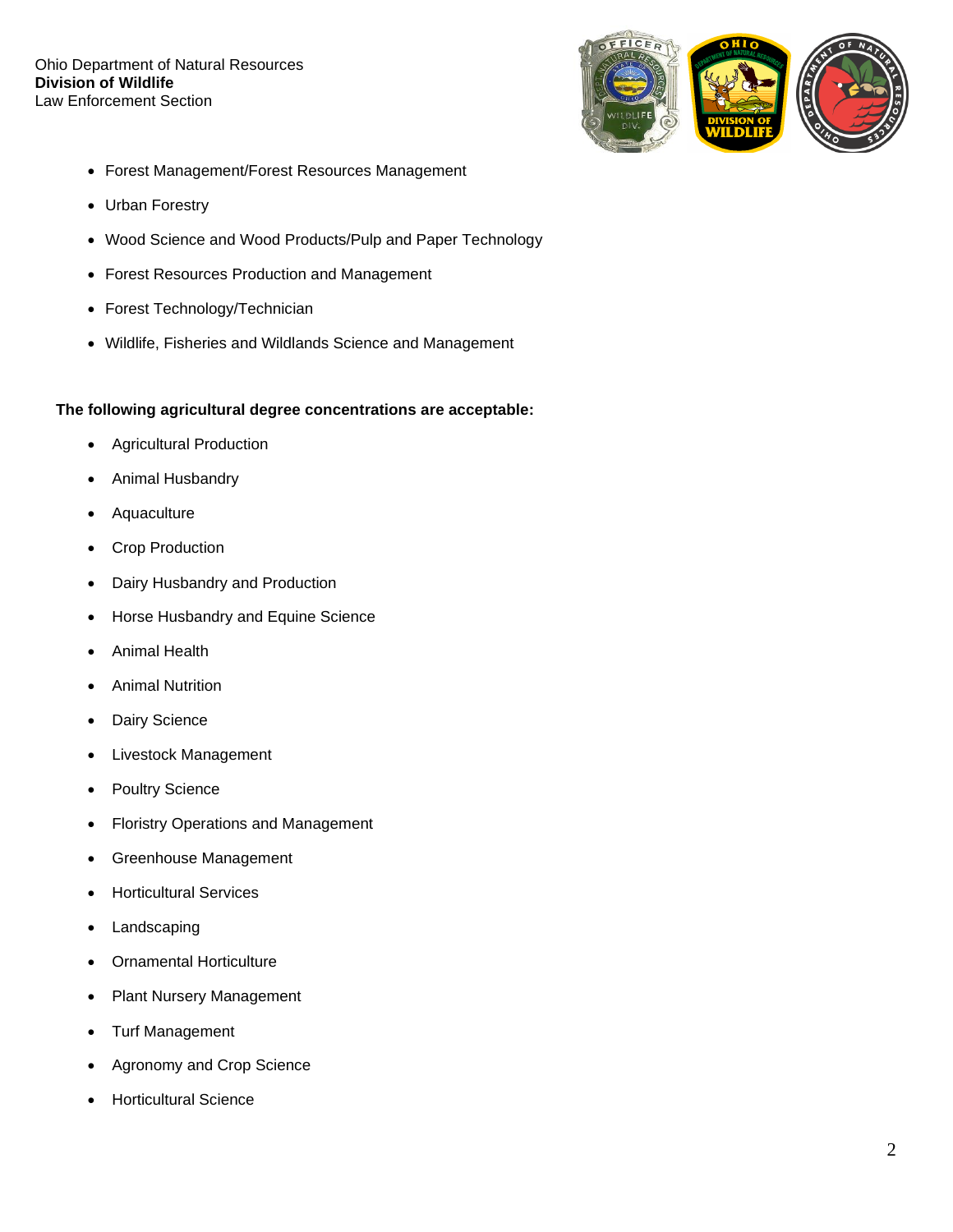#### Ohio Department of Natural Resources **Division of Wildlife** Law Enforcement Section



- [Plant Protection and Pest Management](https://www.collegeatlas.org/plant-protection-colleges.html)
- [Plant Sciences](https://www.collegeatlas.org/plant-sciences-colleges.html)
- [Range Science](https://www.collegeatlas.org/range-science-colleges.html)
- [Agribusiness Operations](https://www.collegeatlas.org/agribusiness-operations-colleges.html)
- [Agricultural and Food Products Processing](https://www.collegeatlas.org/agricultural-food-processing-colleges.html)
- [Agricultural Business](https://www.collegeatlas.org/agricultural-business-colleges.html)
- [Agricultural Business Technology](https://www.collegeatlas.org/agricultural-business-technology-colleges.html)
- [Agricultural Communications](https://www.collegeatlas.org/agricultural-communications-colleges.html)
- [Agricultural Economics](https://www.collegeatlas.org/agricultural-economics-colleges.html)
- [Agricultural Equipment Technology](https://www.collegeatlas.org/agricultural-equipment-technology-colleges.html)
- [Agricultural Mechanization](https://www.collegeatlas.org/agricultural-mechanization-colleges.html)
- [Agricultural Power Machinery](https://www.collegeatlas.org/agricultural-power-machinery-colleges.html)
- [Agricultural Supplies](https://www.collegeatlas.org/agricultural-supplies-colleges.html)
- [Agriculture Education Services](https://www.collegeatlas.org/agriculture-education-services-colleges.html)
- [Agriculture, General](https://www.collegeatlas.org/agriculture-general-colleges.html)
- [Equestrian Studies](https://www.collegeatlas.org/equestrian-studies-colleges.html)
- [Farm and Ranch Management](https://www.collegeatlas.org/farm-ranch-management-colleges.html)
- [Food Science](https://www.collegeatlas.org/food-science-colleges.html)
- [Food Technology and Processing](https://www.collegeatlas.org/food-technology-processing-colleges.html)
- [International Agriculture](https://www.collegeatlas.org/international-agriculture-colleges.html)
- [Soil Chemistry and Physics](https://www.collegeatlas.org/soil-chemistry-physics-colleges.html)
- [Soil Science](https://www.collegeatlas.org/soil-science-colleges.html)
- [Sustainable/Organic Agriculture](https://www.collegeatlas.org/sustainable-agriculture-colleges.html)

## **The following natural sciences degree concentrations are acceptable:**

- Biology
- Botany
- Ecology
- **Entomology**